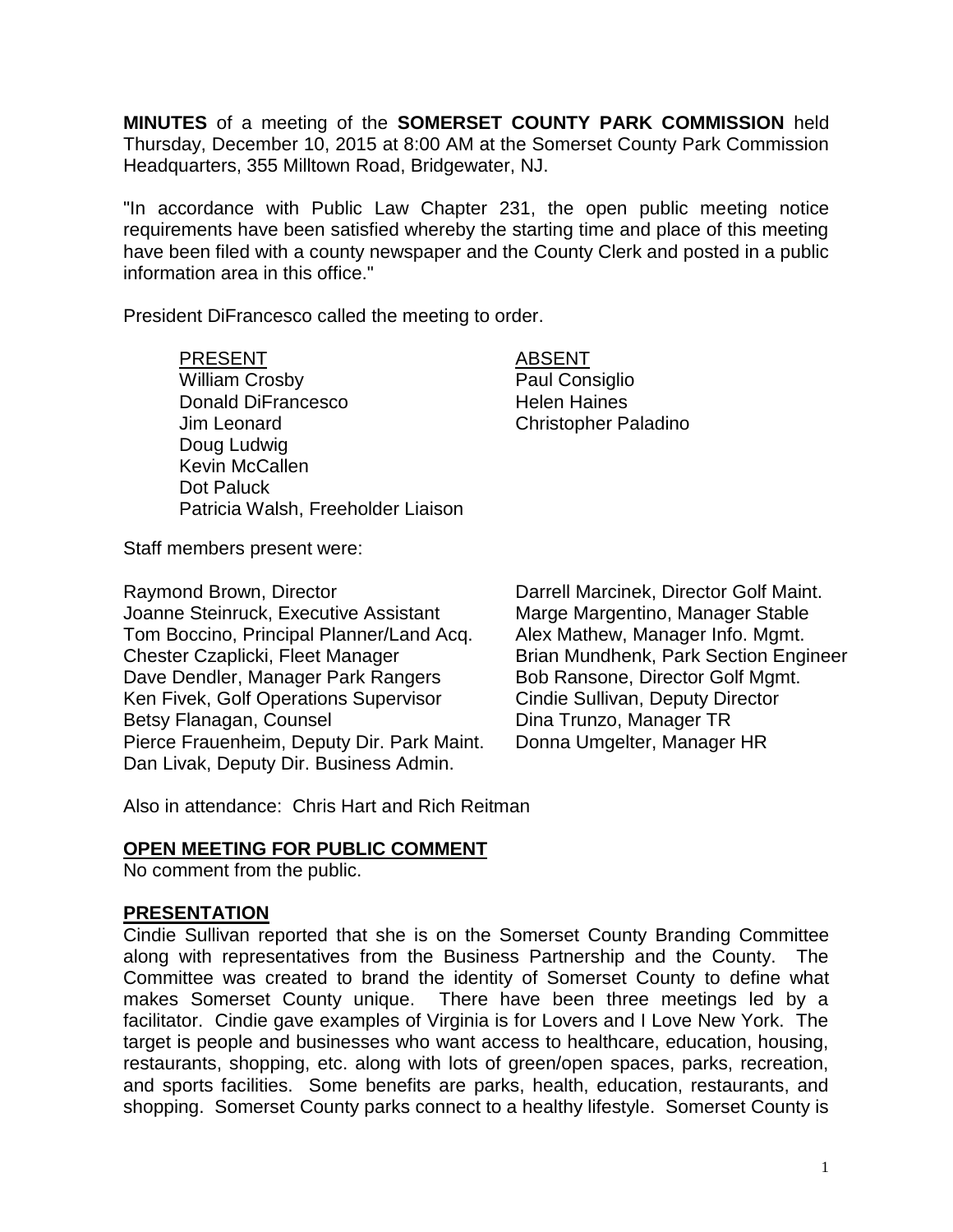one of the healthiest places to live and one of the top ten happiest Counties nationwide. At one of the meetings the facilitator asked everyone to write down what would be the last thing they do before moving out of Somerset County. Most of the answers were to utilize one of the Park Commission's facilities. The Committee has been asked to create a logo. Cindie will report back in a few months on the progress of the Committee.

Freeholder Walsh commended Cindie on her report from the Branding Committee. The Committee has come up with Essence of Somerset County which is "vibrant connections". The Park Commission staff enjoys what they are doing which shows with the awards that have been received. The Park Commission is a hidden gem. Commissioner Leonard commented that the employees of the Park Commission have worked hard to receive the awards. Everyone should be proud of what they have accomplished.

# **APPROVAL OF THE MINUTES**

President DiFrancesco called for the approval of the minutes of the last regular meeting held November 19, 2015. MOVED BY: Commissioner Crosby; seconded by: Commissioner Leonard. YEAS: Commissioners Crosby, Leonard, Ludwig, McCallen, Paluck, and President DiFrancesco. NAYES: None. ABSENT: Commissioners Consiglio, Haines, and Paladino.

## **APPROVAL OF BILLS FOR PAYMENT**

### **Resolution R15-086 – Payment of Claims**

Resolution authorizing payment of bills for \$708,445.94 comprising of check numbers 4474-4510, 4627, 4425-4473, 4516-4586, 4587-4626. MOVED BY: Commissioner Crosby; seconded by: Commissioner Ludwig. YEAS: Commissioners Crosby, Leonard, Ludwig, McCallen, Paluck, and President DiFrancesco. NAYES: None. ABSENT: Commissioners Consiglio, Haines, and Paladino.

### **DIRECTOR'S REPORT**

Director Brown submitted a report for the month of November 2015.

Ray shared photos with the Commissioners taken during special events. Ray commended the staff for all they do.

# **COMMISSIONER CORRESPONDENCE**

- 1. Letter from Department of Labor and Workforce Development advising the violations at Lord Stirling Stable have been abated.
- 2. Letter of thanks for the assistance the Park Rangers provided to an out of state kayaker. He specifically thanked Dave Lussier, John Hance, and Alex Isidoridy.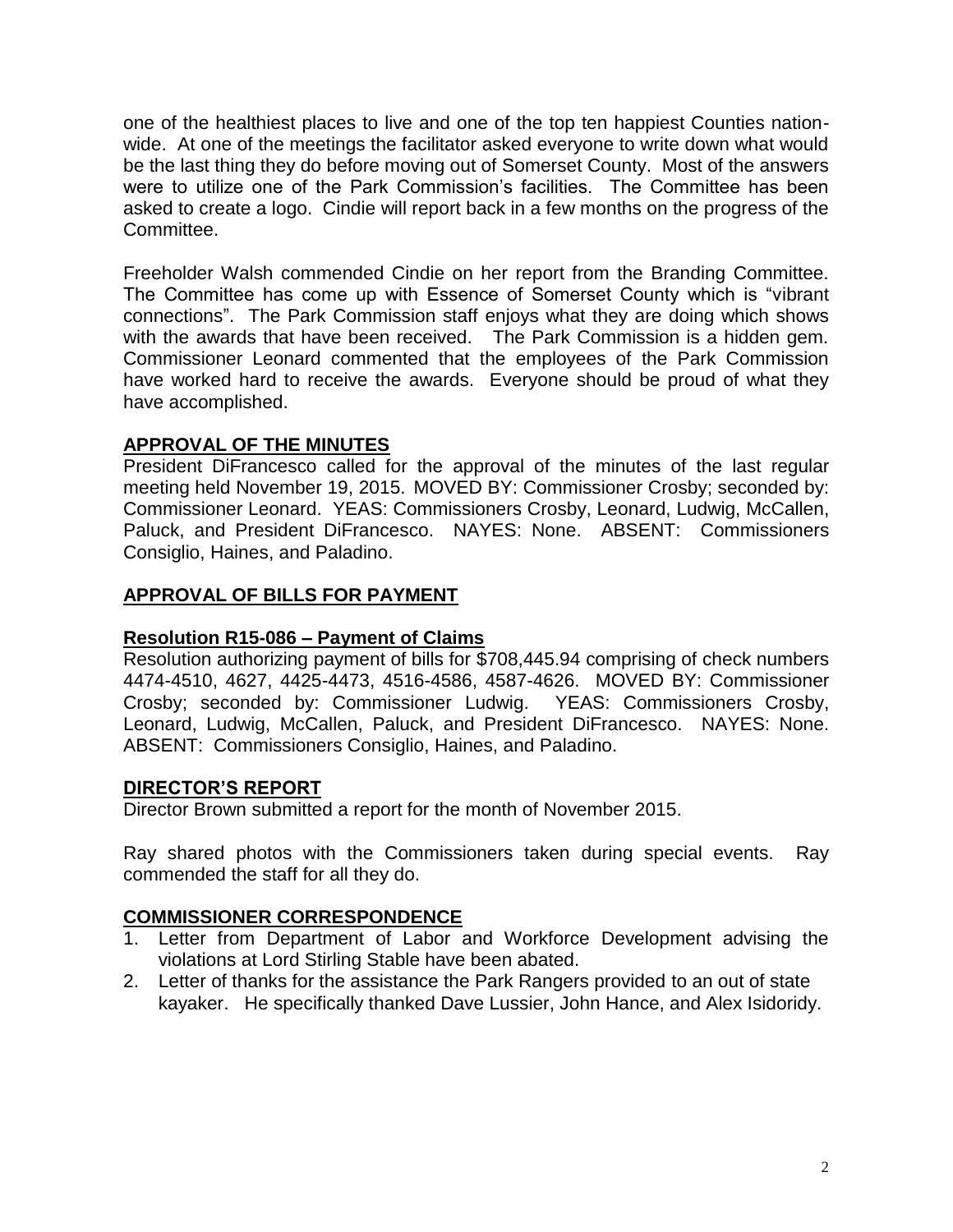## **CONSENT AGENDA**

### **RESOLUTIONS**

The following resolutions were MOVED BY: Commissioner Crosby; seconded by: Commissioner Paluck. YEAS: Commissioners Crosby, Leonard, Ludwig, McCallen, Paluck, and President DiFrancesco. NAYES: None. ABSENT: Commissioners Consiglio, Haines, and Paladino.

#### **Resolution R15-087 – Adopting the 2016 Temporary Budget**

Resolution adopts the temporary budget for the first quarter of 2016.

#### **Resolution R15-088 – Adopting the 2016 Fee Schedule**

Resolution adopts the 2016 Fee Schedule.

#### **Resolution R15-089 – Award of Contract for Entertainment Consultant for Summer Concerts**

Resolution awards a contract to LaGuardia & Associates Entertainment, LLC. The cost for the consultant is ten percent of the artists' costs.

#### **Resolution R15-090 – Award of Contract for Sound Production Services for Summer Concerts**

Resolution awards a contract to RTD Productions. The fees are \$1,000 for each Sunday Concert and \$1,500 for the July  $4<sup>th</sup>$  Festival.

#### **Resolution R15-091 – Award of Contract for the Design of Promotional Materials**

Resolution awards a contract to Horizon Concepts. The cost for the Annual Report is \$500 and the Duke Island Concert Poster and Brochure is \$450.

### **Resolution R15-092 – Award of Contract for Public Relations**

Resolution awards a contract to The Reitman Group. The monthly fee is \$2,325.

#### **Resolution R15-093 – Award of Contract for Health Benefits Consulting Services**

Resolution awards a contract to AJM Insurance. The annual fee is \$15,000 offset by any commissions received.

### **Resolution R15-094 – Award of Contract for Legal Services**

Resolution awards a contract to Purcell, Mulcahy, Hawkins, Flanagan & Lawless, LLC for general counsel. The rates are a monthly retainer of \$2,000; for partner/associate hourly \$200; and paralegals \$85. Award of contract to Hill Wallack, LLP for labor counsel. The hourly rate is \$200 with an annual cap of \$32,000.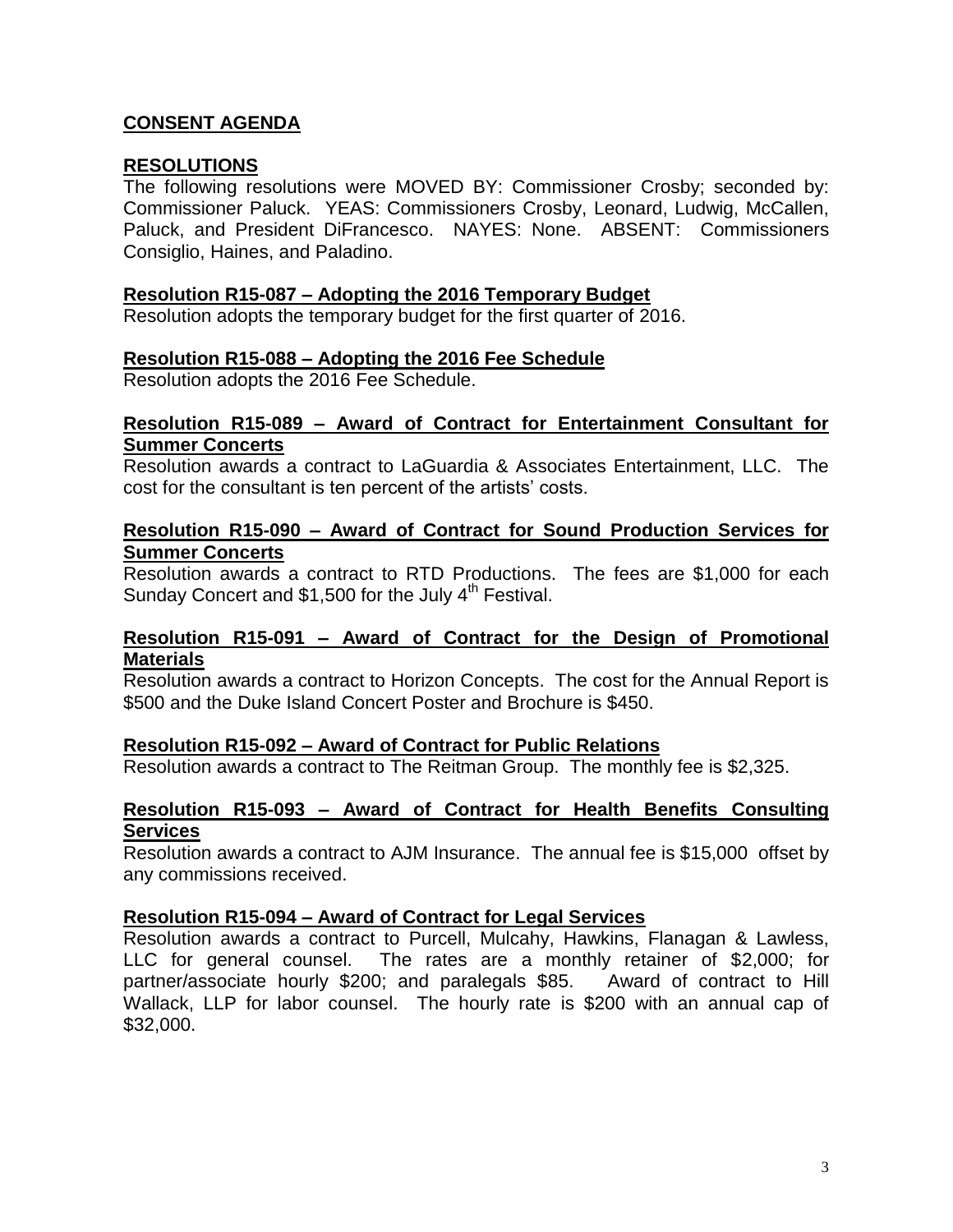#### **Resolution R15-095 – Continue the Agreement with the County of Somerset and Discovery Benefits, Inc. to Provide Flexible Spending Account Administration**

Resolution authorizes administration for the Flexible Spending Account at the cost of \$4.50 per enrolled employee per month.

### **Resolution R15-096 – Setting the 2016 Park Commission Meeting Dates**

| January 21, 2016  | July 21, 2016      |
|-------------------|--------------------|
| February 18, 2016 | August 18, 2016    |
| March 17, 2016    | September 15, 2016 |
| April 21, 2016    | October 20, 2016   |
| May 19, 2016      | November 17, 2016  |
| June 16, 2016     | December 8, 2016   |
|                   |                    |

#### **Resolution R15-097 – Award of One-Year Contract with an Option for a One-Year Renewal to Furnish and Deliver Stable Bedding**

Resolution awards a contract to Bohonyi Corporation D/B/A New Egypt Agway. The cost is not to exceed \$53,500.

### **Resolution R15-098 – Authorizing the First One-Year Extension of Two Possible Years for Well Maintenance and Repair, All Parks**

Resolution awards a contract to Stryker Heating and Cooling & Electric, Inc. The cost is not to exceed \$5,000.

#### **Resolution R15-099 – Authorizing Morris County Co-Op Contract for Purchase of a 2016 Ford F-550 Mason Dump Truck with One (1) Non-Contract Option (Plow)**

Resolution authorizes the use of Route 23 Automall, LLC. The vehicle is for the Park Maintenance Department. The cost is not to exceed \$72,870.

### **COMMITTEE REPORTS**

### **FINANCE/BUSINESS ADMINISTRATION**

President DiFrancesco submitted a report for the month of November 2015.

Donald DiFrancesco reported that sometime in January the final revenue amount will be determined. Work will begin on developing strategies to deal with the budget issues encountered this year. Ray Brown reported that the fall weather has been good for golf.

Dan Livak reminded the Commissioners of the Close Out meeting to be held on Wednesday, December 30 at 8:00 a.m.

### **HUMAN RESOURCES**

A report was submitted for the month of November 2015.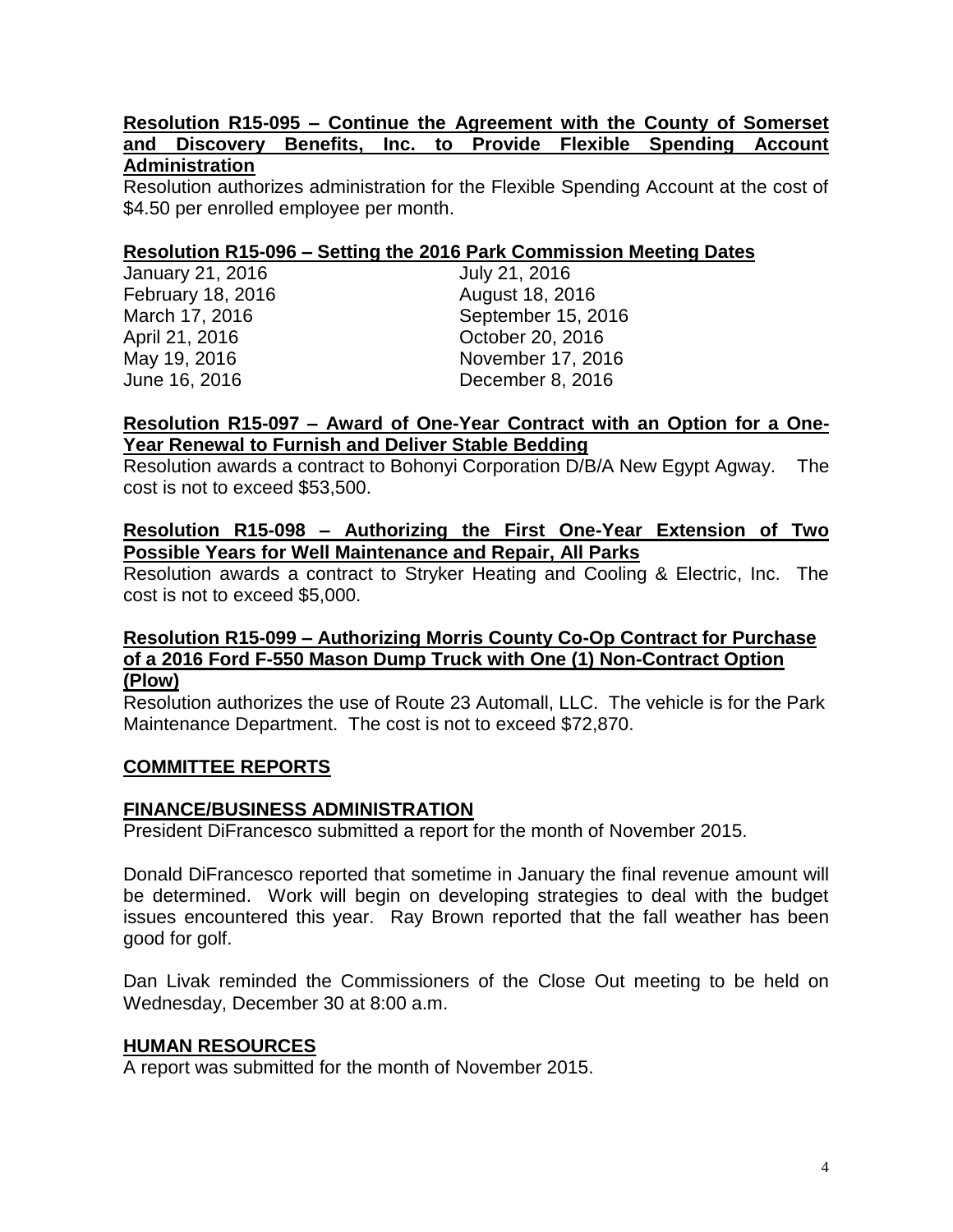## **LEISURE SERVICES**

Commissioner Ludwig, Chair of the Committee, submitted a report for the month of November 2015.

Cindie Sullivan, Deputy Director reported that the Park Foundation meeting was held at the Environmental Education Center and the members of the Foundation were able to see the Festival of Trees Exhibit. Cindie suggested that those who have not been to the Festival of Trees to take the time to visit.

Dina Trunzo, Manager Therapeutic Recreation reported that the program Pictures with Santa is not your typical pictures with Santa type of program. It is a more sensory friendly setting that is conducive to children with autism and other developmental disabilities. Two different sessions were offered and the event provided an opportunity for children to get acquainted and interact with Santa slowly and on their own terms. Thanks to the support of the Park Foundation, a professional photographer was hired who was able to capture a holiday portrait for the families. Each family received a four by six photo to take home as well as one was emailed to them.

Marge Margentino, Manager Stable reported that the Holiday Festival had more than 1,000 people in attendance. Winter registration will be held December 12.

#### **GOLF MANAGEMENT**

Commissioner Paluck, Chair of the Committee, submitted a report for the month of November 2015.

Bob Ransone, Deputy Director Golf Management reported that Golf Maintenance staff is working on the golf courses that are closed for the season. Neshanic Valley, Spooky Brook, and Green Knoll are open. Green Knoll will close on December 31. The Black Friday gift card special produced more than \$500,000 in revenue and reduced the golf deficit from approximately \$450,000 to \$21,000. Beginning December 14 and continuing through December 31, a year end thank you promotion will add a ten percent bonus to all gift cards purchased.

Commissioner Leonard commented that he noticed the golf rounds in November have increased.

### **INFORMATION MANAGEMENT**

Commissioner McCallen, Chair of the Committee, submitted a report for the month of November 2015.

### **VISITOR SERVICES**

Commissioner Crosby, Chair of the Committee, submitted a report for the month of November 2015.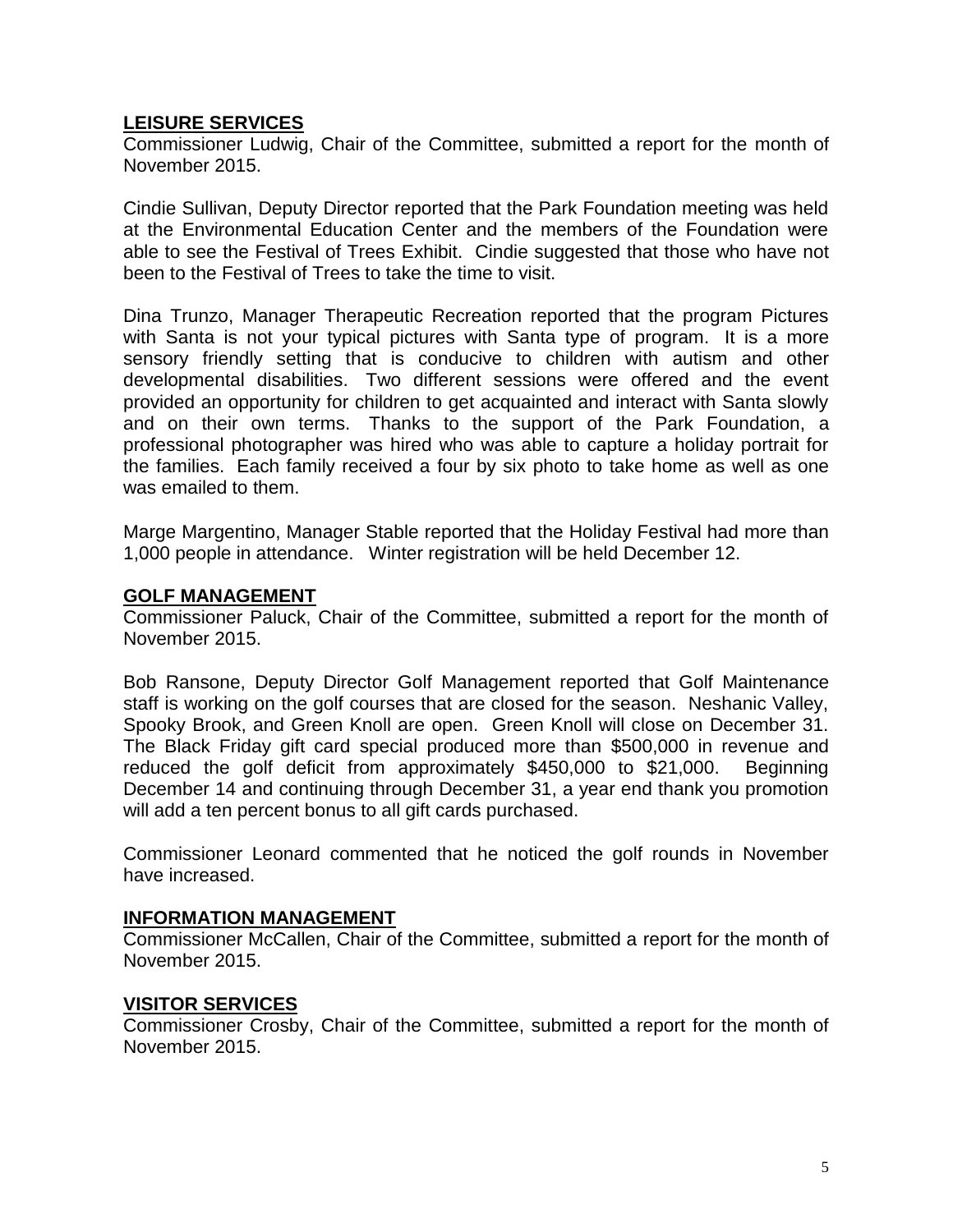# **PROPERTY MANAGEMENT**

Commissioner Crosby, Chair of the Committee, submitted a report for the month of November 2015.

## **PLANNING AND LAND ACQUISITION**

A report was submitted for the month of November 2015.

Tom Boccino, Parks Section Principal Planner, Land Acquisition reported that representatives from Bound Brook attended the December Open Space Advisory Committee meeting to present the *Riverfront Access for Pedestrians and Bicyclists*. The plan, which is broad in scope and somewhat ambitious, proposes to regain access to the Raritan River. Bound Brook requested presentations before various County committees and boards to seek support for the plan and possible financial assistance in the future. Their plan is consistent with the County's Raritan River Greenway initiative.

Commissioner Leonard commented that there is enough public land for the bikeway to go from Old York Road Bridge to Neshanic Valley Golf Course which would extend the path an additional eight miles, although unfortunately some is in flood plains.

#### **CAPITAL FACILIITES – CONSTRUCTION and ENGINEERING**

A report was submitted for the month of November 2015.

### **PARK MAINTENANCE & HORTICULTURE**

A report was submitted for the month of November 2015.

### **AUDIT COMMITTEE**

No report this month.

### **OLD BUSINESS**

No report this month.

#### **FREEHOLDER'S REPORT**

Freeholder Walsh reported that an open space master plan was done 15 years ago. Over the past 15 years there is now 15,000 acres in open space. The goal is 20,000. Somerset County is about recreation. This is Pat's last meeting. Mark Caliguire will be the Freeholder Liaison next year. Pat is working on having an alternate Freeholder named. Pat commented that she has enjoyed learning the tremendous amount of things that the Park Commission offers while she was the Freeholder Liaison. All meetings she attends the Park Commission is mentioned in a positive way. She appreciates the time and effort the staff put in each day. Pat thanked everyone and wished everyone a Merry Christmas, Happy Hanukah, and a Happy Holiday.